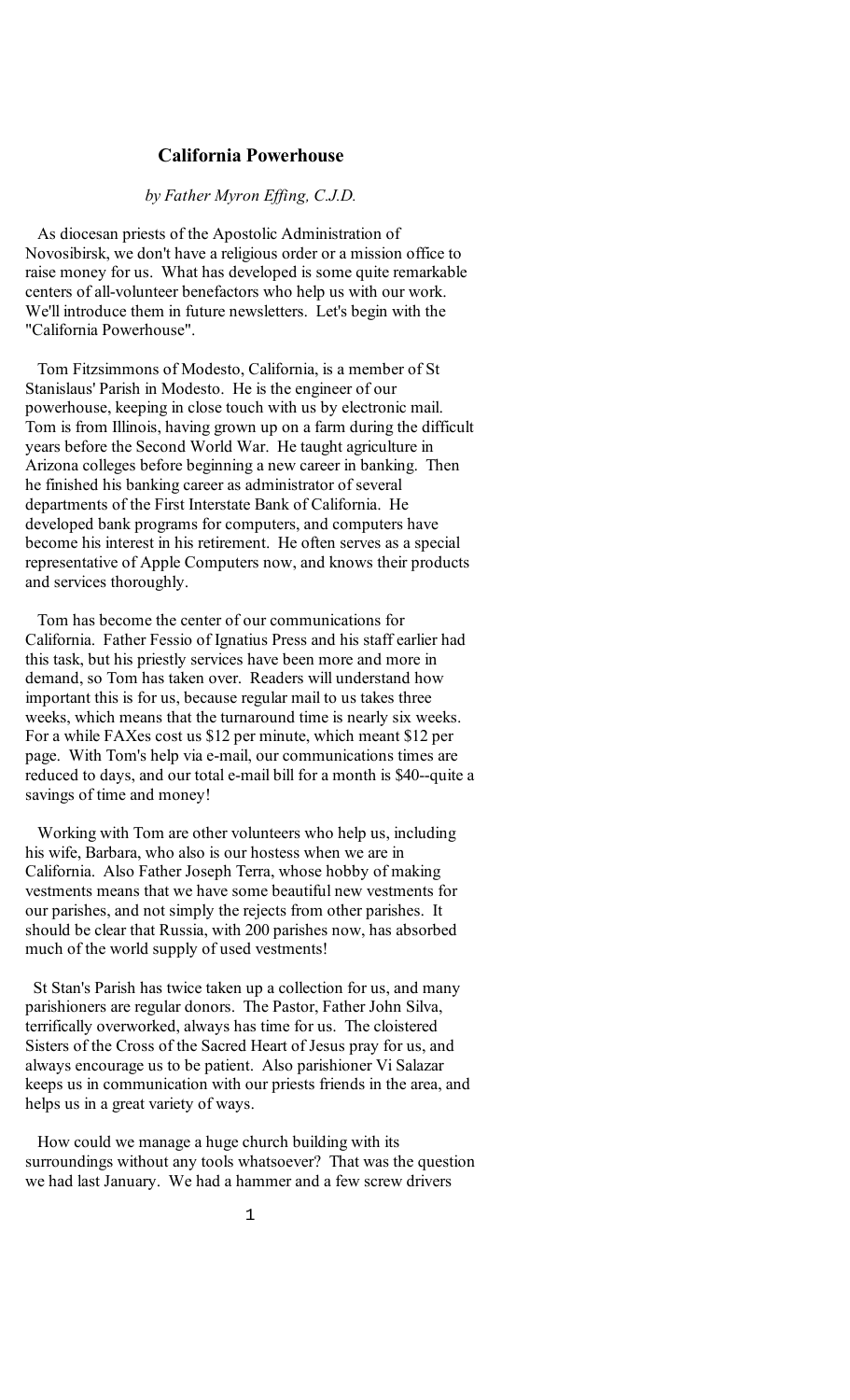when we left America, but they were stolen. In the building when we received it there was nothing--no hammer, nails, pliers, saws. We found a rusty shovel in the shed out back. Russian tools in general are fine--good, strong metal and good design--when you can find them, which is rarely. How could we even maintain a building, let alone repair it without tools? Father Dan brought two brooms from America. But there had to be another solution. We asked Tom Fitzsimmons if he could ask his fellow parishioners to clean out their garages and give us the surplus tools. It was a start, but not enough. So parishioner Judy Fletcher and her husband David decided it was a job for them--to support the missions. Judy spent her Saturdays going from garage sale to garage sale to find tools for us. Finally, a wonderful collection of tools was ready for shipment to Vladivostok. On these we have relied ever since. See what determination and some creativity will do for the missions?

 Michael Ciccarelli of Modesto is a major producer of garden vegetables in this central valley of California where most American fresh produce is grown. He has organized his friends and acquaintances to donate to our mission the excess seeds from his region--this in response to the food shortages in Russia. Hundreds of pounds of the best of American seeds have been shipped to us for free distribution to ready and anxious home gardeners here in Russia. This is a major help, since most fresh vegetables in Russia are grown at home in what might be called "victory gardens". The Russians were surprised at how long carrots are, grown from American seeds!

 This is a new kind of mission work, maybe, made possible by electronic mail--A variety of people all over the world working together to support a mission. We are grateful to our California Powerhouse. God bless you.

*From the left, Fr Myron and Fr Terra, Mr Ciccarelli, Barbara and Tom Fitzsimmons, Judy and David Fletcher. Thanks to them for their terrific support.*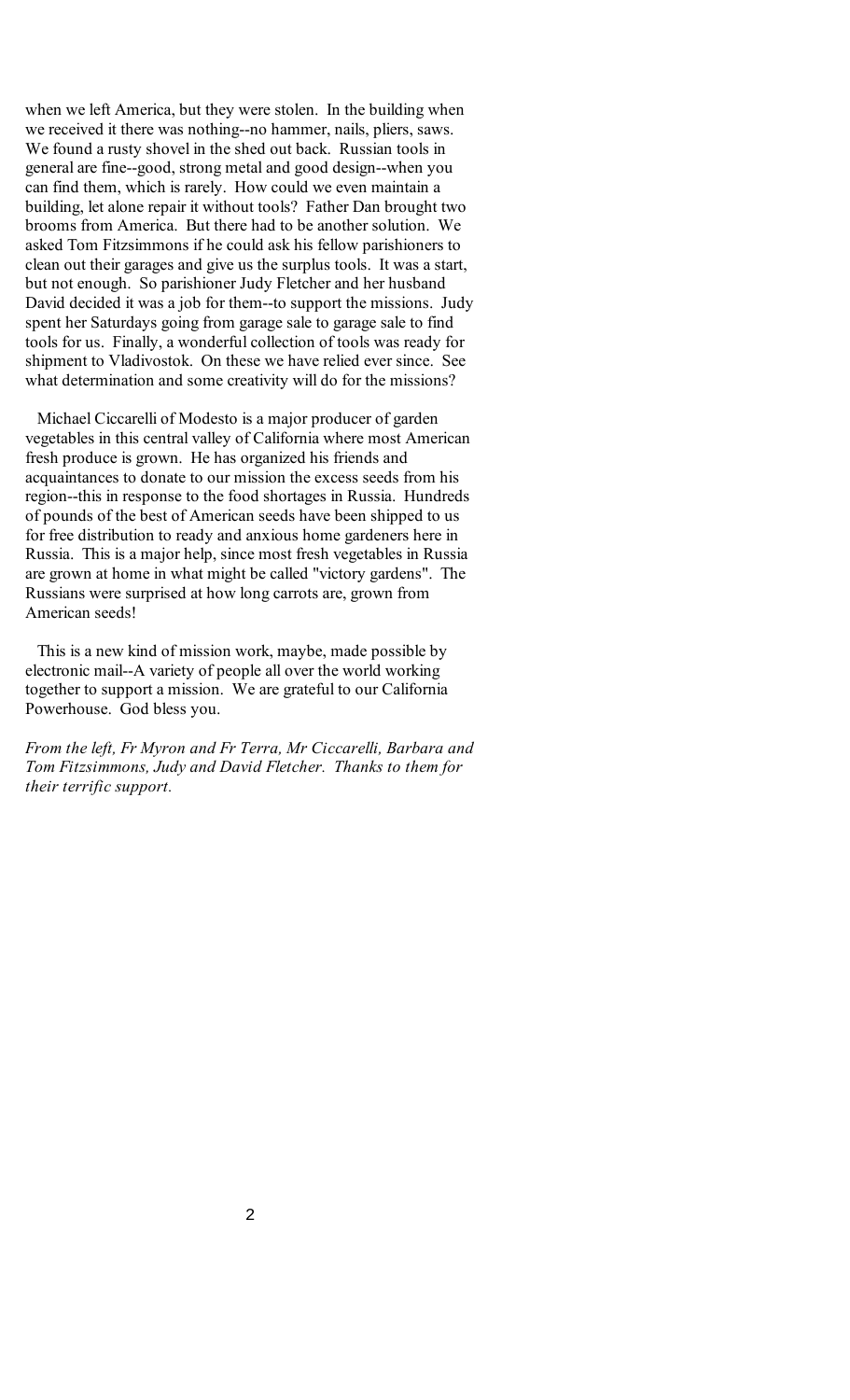# How to Communicate with Us

Donations of money should be sent to: Vladivostok Mission 225 Cordova Street Anchorage AK 99501 USA

Letters without donations should be sent to: Most Holy Mother of God Catholic Parish P.O. Box 3185 690087 Vladivostok RUSSIA

Packages of donated items (not money or checks) should be sent to:

> Vladivostok Mission Mahoney Exports, Inc 400 Valley Dr Brisbane CA 94005 USA

FAX: 7-4232-26-9616 E-mail: [INTERNET:myron@catholic.marine.su](mailto:INTERNET:myron@catholic.marine.su) Phone: 7-4232-22-4292

Issue Number Nine, December 1, 1994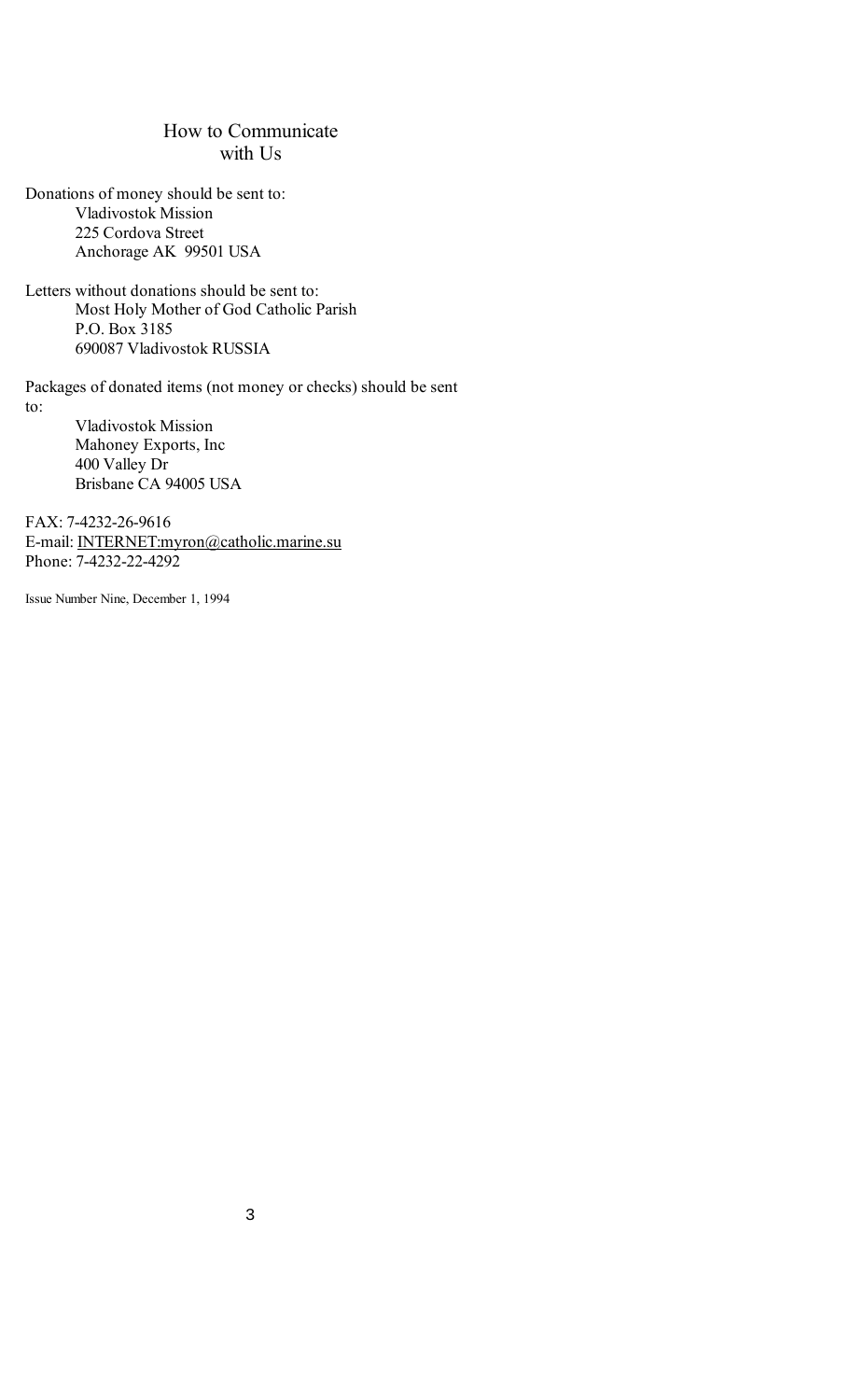# **The First Pastoral Conference of Novosibirsk**

*by Father Daniel Maurer, C.J.D.*

The Grace of the Lord Jesus Christ, The Love of God, and The Consolation of the Holy Spirit Was with us All!

 An historic step was taken on October 3 by the newly reborn Catholic Church in Asian Russia, the part east of the Ural Mountains called the Apostolic Administration of Novosibirsk. Priests, religious and lay delegates from every parish and region of the largest geographical diocese in the world met together for the First Pastoral Conference of the Church in the Asian Part of Russia. Our Bishop, the Most Reverend Joseph Werth, announced last March at the Lenten Priests' Retreat that the conference would take place after the fall harvest, so there were six months of intensive preparation. We think it was probably the first time in the more than 1000 year history of Christianity in Russia that such a general conference was held. This does not pretend to be a thorough news account of the proceedings, but a personal reflection on the conference as an historic event.

 By all accounts but one it was a huge success. The only thing that did not go perfectly right about it went perfectly wrong. The Bishop broke his leg very seriously in two places two days before the conference was to begin, so he spent the whole time of the conference in the hospital and at home in bed. He will have to be completely inactive for a long time. Poor Bishop, and poor us. We were like sheep without a shepherd, but we managed to make the best out of a less than ideal situation.

 The conference was held about 50 miles out of Novosibirsk at a former Young Pioneers summer camp. But the Boy Scouts of America never had it so good as the Pioneers because the Boy Scouts were never an arm of the State. The camp looked more like a university, with at least 12 large buildings, including theater, large meeting rooms and residency halls. All but two of the 53 priests of the diocese were able to attend, and most religious brothers and sisters, the four seminarians (including our two), lay delegates from each parish and diocesan organization, and foreign lay mission volunteers, two hundred people in all. The Papal Nuncio Archbishop Francesco Colasuonno who speaks fluent English was there from Moscow, and the Archbishop of Moscow and the Bishop of Kazakhstan sent representatives. The Holy Father sent a telegram of greeting with his Apostolic Blessing.

 There were also representatives from all the major Church aid organizations in the West, including Monsignor George Saurauskas from the American Bishops' Office to Aid the Church in Eastern Europe, and his assistant, Mr Jim O'Beirne whom I had met in McLean, Virginia, two months earlier when I preached for the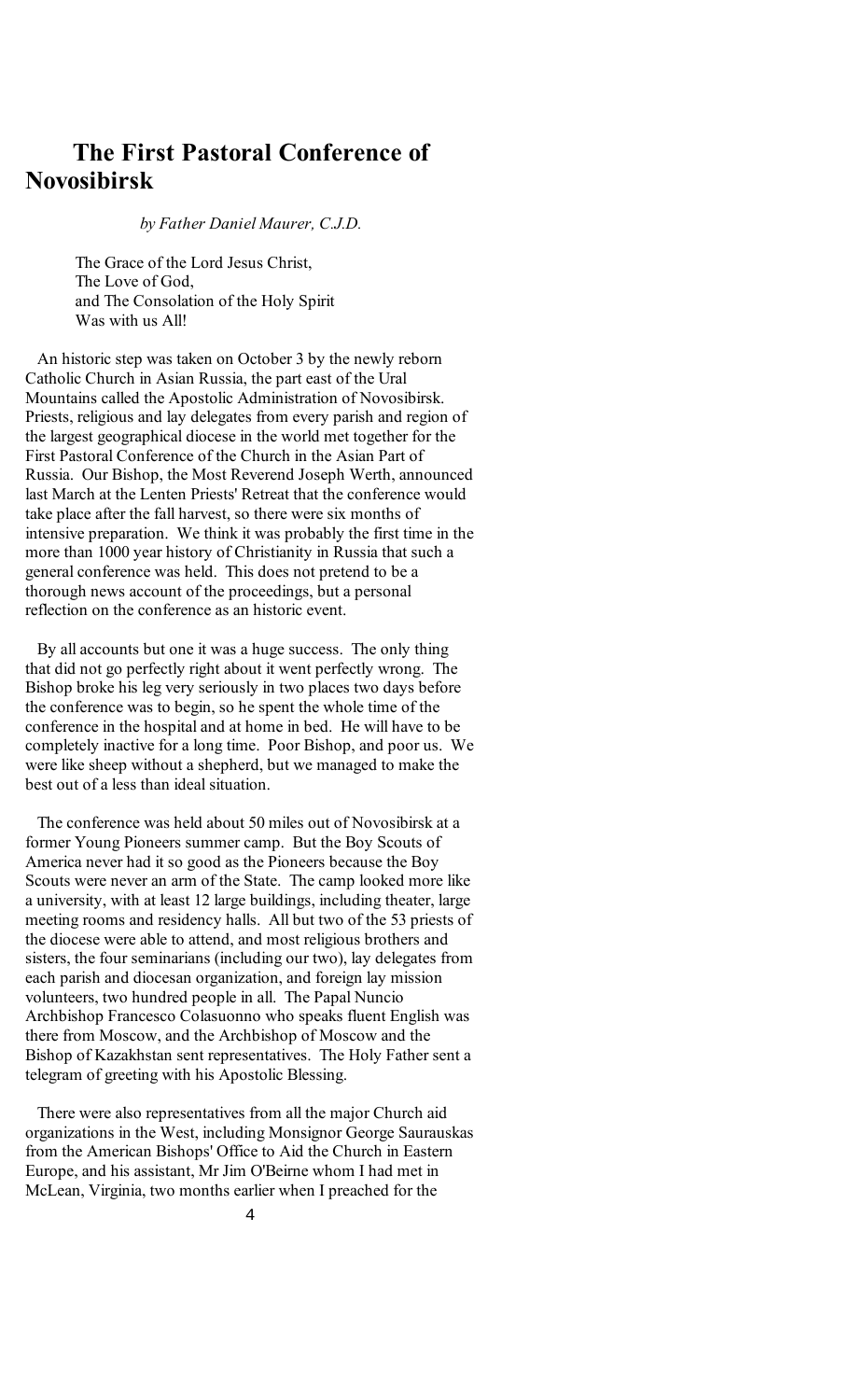support of our mission at his parish. Also represented were the Papal international organization, Aid to the Church in Need, and the German bishops' organization, Renovabis.

 One of the representatives from Aid to the Church in Need was an Augustinian Canon Regular from another reestablished order that we had not heard about, the Brothers of the Common Life, from Germany. He knew about us because he had just been to a gathering of orders of canons regular at which our new foundation of canons regular in Vladivostok was a topic of discussion.

 Despite the fact that we were not the largest delegation, the Vladivostok-Far East delegation acquitted itself very well indeed, beginning when we first arrived in Novosibirsk on Monday morning, and received word that the Bishop wanted to talk to Father Myron in his hospital room. There he asked Father Myron to take his place and give all the keynote conferences for Tuesday, the first day of the meeting which was a day of spiritual recollection centered on the topic, "What is the Church?" Poor Father Myron had to work all day and night Monday after getting no sleep from an all-Sunday night flight. But on Tuesday he did a great job, mostly in Russian! He was also the main celebrant and homilist for the Mass of the Holy Spirit at noon on Tuesday.

 Our delegation put up a very nice exhibition about our parishes and our pastoral work in the large room where all the delegates met for coffee twice a day. The first day there were only two parishes represented, the parish in Prokopyevsk, Siberia, with one poster, and us with seven large well-composed posters of photographs, captions and text tracing the highlights of our parish history and work. Our Alaskan volunteer Valerie Walatka and her Russian assistant Olga had put the exhibit together during the week before the conference and we brought it on the plane with us. As the conference continued, all parishes felt obliged to put up some kind of exhibits, but they were thrown together at the last minute. Ours was the most informative and the best looking.

 It was also much commented upon that Vladivostok has provided half of the seminarians for the whole diocese!

 Probably the most highly visible input we had was providing all the music for all the Masses. We made a special issue of our hymnal for the occasion. It looked great. On the first evening of the conference I asked for volunteers for a small choir to help everyone sing, and I organized a short music practice for any delegates who wanted to attend every evening before night prayers. Usually well over half of the delegates were there each evening to learn the new songs. The choir practiced some music for the final Mass at the Cathedral of the Holy Transfiguration on Sunday.

 Everyone loved the hymns and parts of the Mass that we taught them. Most of it was new to them, things that we have produced here or collected. From the first day requests for copies of all the musical accompaniments of all the songs started to pour in to me and to Katya our organist who was also a delegate from our parish. Thankfully Father Yezhy the chancellor had brought his little offset press that makes a plate and prints from it very rapidly. By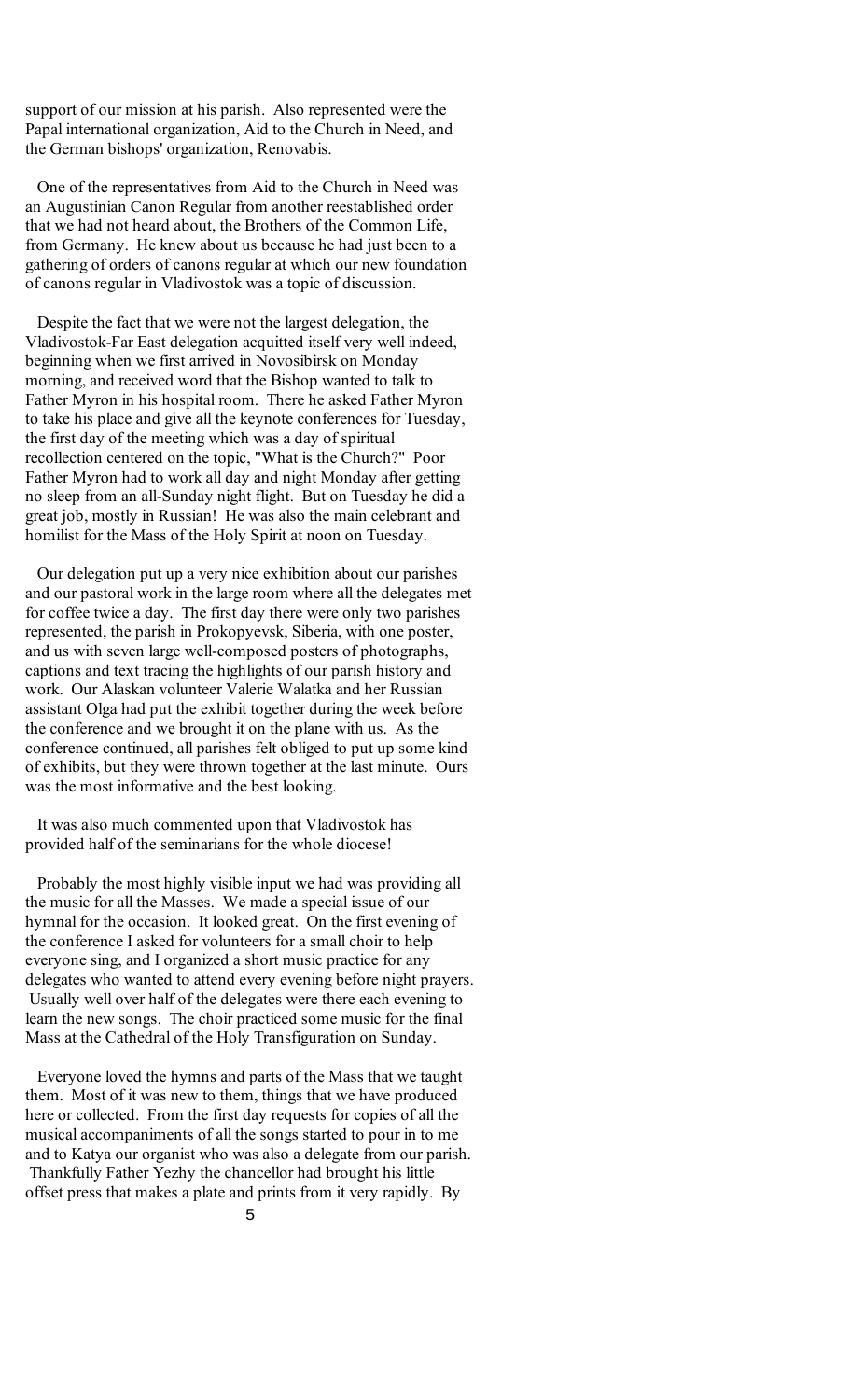taking all my free time for two days and by staying up late I was able to make and distribute 40 copies of all our music (over 100 pages of it). Everybody was amazingly grateful.

 I was surprised to learn than not many in the diocese are doing much production of liturgical music. One organist in Novosibirk has written some good pieces, and I was able to get copies of her latest work. I told the delegates to the conference that here in Vladivostok we are beginning to organize a Russian Catholic Liturgical Music Society. Everyone signed up, so now I will have my hands full organizing that. But it's great fun, and it sure seems to be necessary.

 Earlier in Vladivostok, before we knew it was possible to reproduce the music for everyone, our Vladivostok choir made a cassette tape of 10 of our favorite hymns, and I brought 40 copies of it with me. I made it available at supper on the last day of the conference, and was mobbed by people who wanted one. So I guess we will be making more tapes and sending them to the members of our new society.

 There are some powerhouses of Catholic activity in the diocese: the Jesuits in Novosibirsk with about ten priests and brothers. They help in the central administration of the diocese, and in a special mission to the University community in the Novosibirsk area; the Claretians in Kraznoyarsk with five priests and one brother (and three other diocesan priests--all in one city!). They serve over twenty five local prayer communities and run a Catholic printing press; and the Salesians in Aldan with four priests and one brother. They recently built a church, and work full time in the government school system. In addition Novosibirsk has three communities of sisters, and Kraznoyarsk has two.

 In contrast, our small mission of two priests in Vladivostok, spread thinly over six parishes, looks puny, but we have many dedicated and talented lay people who help make us one of the most active local churches in the entire country.

 The conference ended with Mass on Sunday at the cathedral in Novosibirsk which is still in the process of being built. In preparation they swept the floor and brought in some portable furniture, but the cold Siberian wind was whipping through the glassless windows and the doorless entrance. Still, I think everyone in attendance was warmed by the fire of the Holy Spirit and the holiness of the main celebrant, Archbishop Francesco Colasuonno, the Papal Nuncio to Russia who lives in Moscow.

 During the conference Archbishop Colasuonno told Father Myron that every time he sees the Holy Father, the Holy Father asks him if he has visited the parish in Vladivostok yet. (*Sunrise* readers may recall that two years ago in a conversation with our parish secretary, Anastacia Potapenko, the Holy Father called Vladivostok "the end of the earth.") The Archbishop was able to tell Pope John Paul that he has plans to stop off in Vladivostok for a visit on his way to Anchorage when Archbishop Francis Hurley of Anchorage will celebrate his Jubilee in June, 1995. Father Myron told the Archbishop that he is always very welcome to visit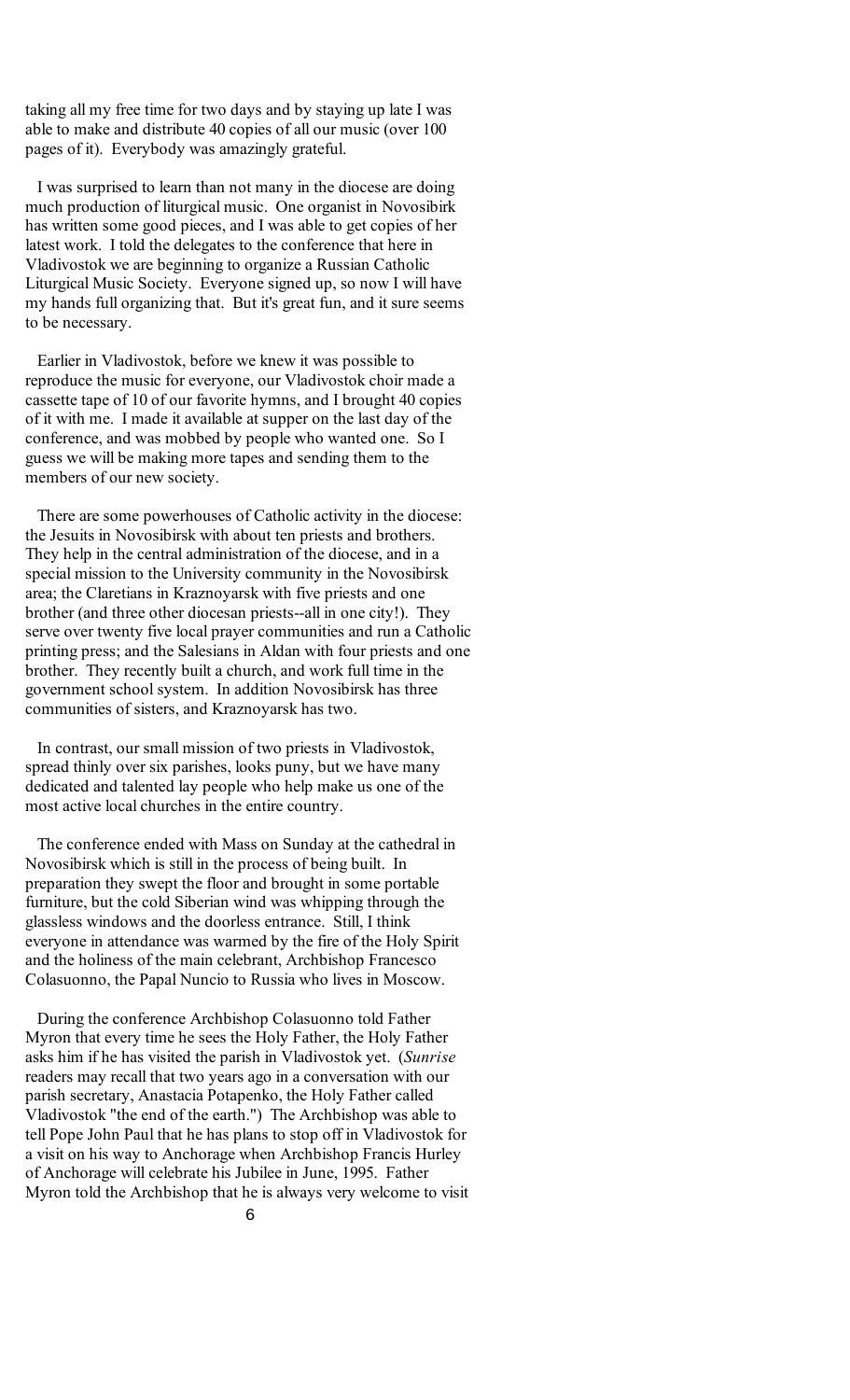us, and that he should bring the Pope along! It is wonderful to know that the Holy Father is aware of our existence, and still nicer to know that he occasionally thinks about us who are so far away and who love him so dearly.

 The First Pastoral Conference of Asian Russia was a great source of grace for all who attended and for the whole Apostolic Administration. What wonderful people the Lord has chosen to help reestablish His Church in Asian Russia! It was a joy to meet them all, to share ideas, concerns, problems and solutions, and to make new friends. My overall impression from getting to know the other priests, religious, and parishes, is that we are well on our way, even though our numbers are infinitesimally small in terms of the general population of Russia. We certainly have energy, good will and talent on our side, and the burning desire to give our lives for the service of God and His Holy Catholic Church.

*The Vladivostok Delegation making its presentation at the Pastoral Conference. The sign reads: "All of you are one in Christ Jesus".* 

*Archbishop Colasuonno speaking with Fr Myron at the dinner concluding the Conference.* 

*Final Mass of Thanksgiving inside the half-completed new Catholic Cathedral in Novosibirsk.*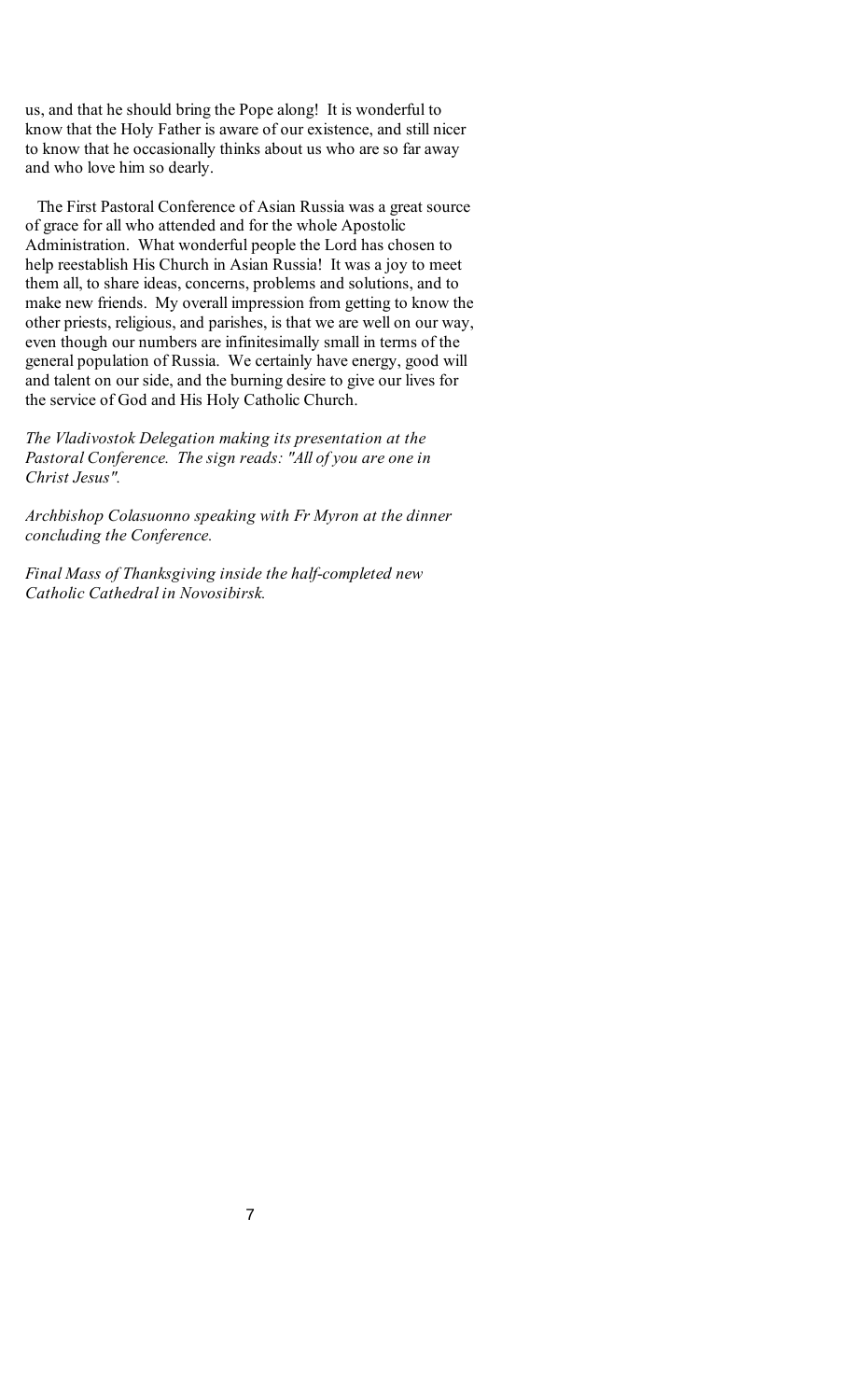# **One Floor Removed from Church Building!**

#### *by Father Daniel Maurer, C.J.D.*

 *[On October 18, after a lot of consultation, Father Myron decided to proceed with the removal of one of the concrete and steel floors inside our church building in Vladivostok. They were built in the 1930's when the building became the State Archive. The demolition work was made possible by a grant from the American Catholic Bishops' Office to Aid the Church in Eastern Europe, whose work is supported by an annual collection in the United States.--ed]* 

 How to remove these heavy floors had been an issue from the beginning. While jackhammers seemed obvious, they could not be used because we didn't want to introduce vibration into the building which could crack and weaken the historical church walls. Some suggested a concrete saw, much as used on highways in America, but importing such a saw would be a big expense.

 Finally one of the contractor's men had an idea to build a platform on the floor below, and install a hydraulic cylinder which would gradually press on the ceiling above until it broke, keeping motion and vibration to a minimum. They built the equipment, and were ready to test it. The contractor's crew wanted to begin immediately and test their contraption, not waiting for our Saturday parish volunteers to move everything from the third floor to the first. So Father Dan had just one afternoon to move everything out of the sacristy and to take down the sanctuary curtains in order to have things ready for the work crew who would move all the furniture downstairs. The crew also cleared the first floor very well and swept the empty two-thirds of it.

 Even before they had all the furniture moved on Thursday, the workmen wanted to begin, so all held their breath and watched as the machine first gradually lifted the entire floor a millimeter, and then it broke through the concrete, punching a jagged hole through the entire thickness. It worked perfectly, and with very little vibration!

 The crew worked all day Friday and half a day on Saturday, punching holes in the concrete between the smaller encased I-beams, but by Saturday afternoon when Father Dan was inspecting what they had done, they were using their machine to jack up some of the encased I-beams themselves, which broke up larger sections of the floor faster.

 Meanwhile Mass is in the unfinished room on the first floor. We have to keep all the shutters open for light to enter the room, until we can put up electric lights. On Saturday parishioners swept the floor again, put the chairs in good order, cleaned all the pillars and window sills, and the front vestibule. Maria single handedly cleaned all the pillar bases. They were filthy, but now they almost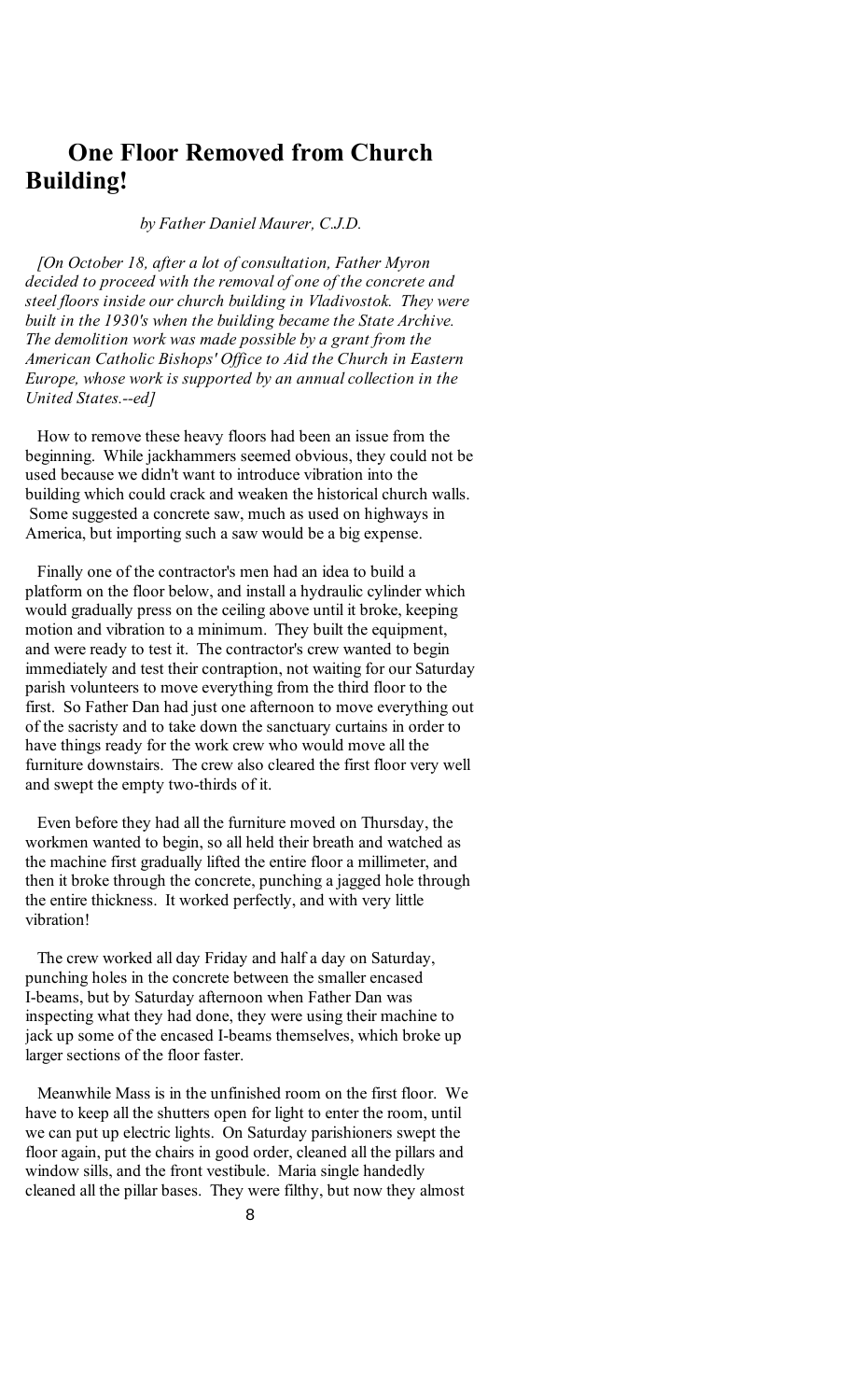sparkle. She worked all day.

 All in all, the space turned out much better than expected, and on Sunday everyone seemed very pleased, mostly because it is another step toward the fulfillment of their hopes for the church- complete restoration. In keeping with our tradition, we had a little procession with the statue of Mary, candles and flowers into the temporary Mass hall. The congregation was in the new space to welcome Mary by singing the *Salve Regina* as the procession came through the door. Yadviga and Malvina carried the statue again, and Andre carried one of the candles. Regina carried a vase of flowers for the Blessed Virgin and for our benefactors.

*Interior of the Church with the floor half removed. Parishioner Andre Popok who is in charge of the project.*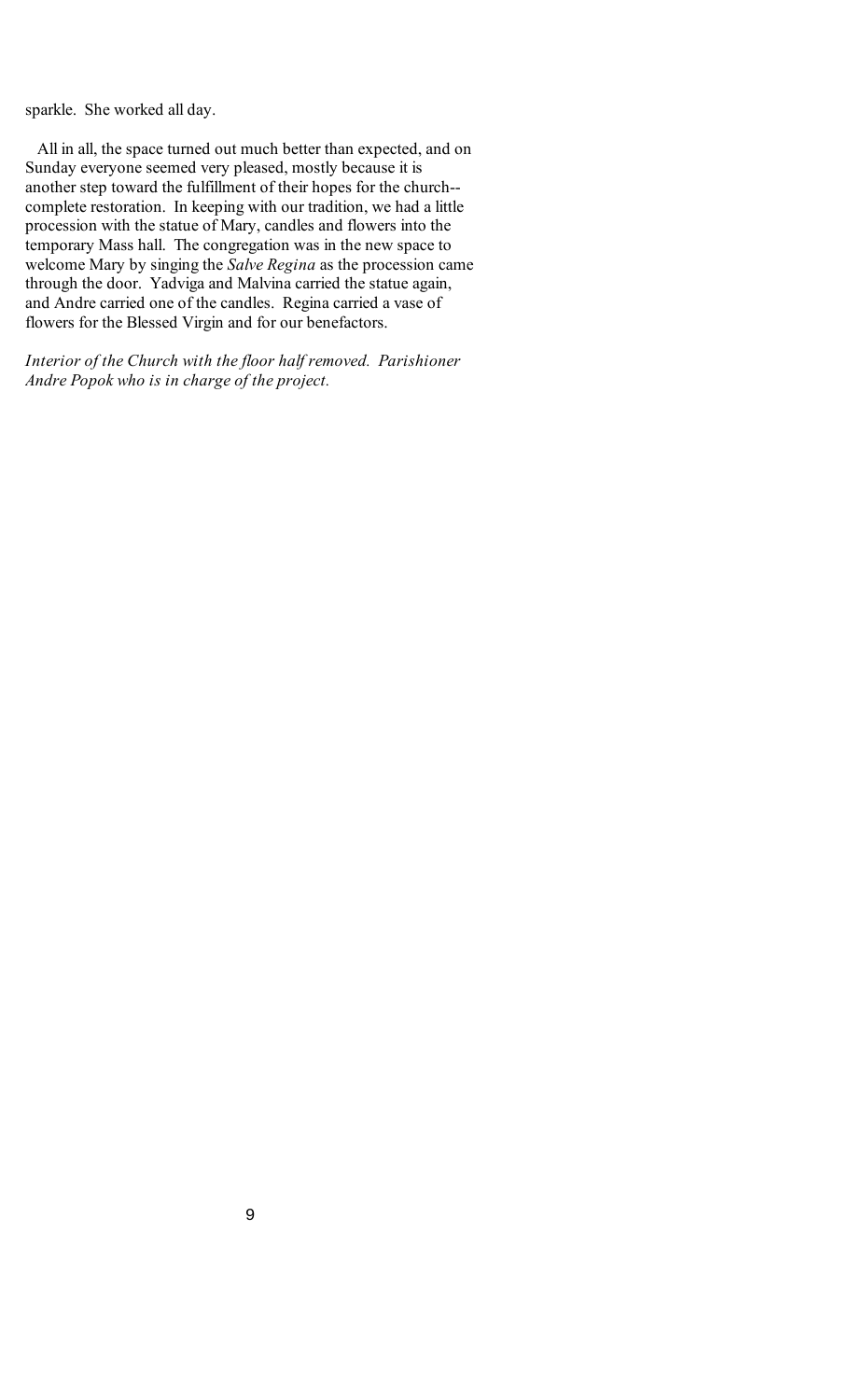## **HEART TO HEART from Magadan**

*by Father Austin Mohrbacher [Father Mohrbacher is our neighbor pastor to the North in Magadan, Russia.--ed]*

 The last of the laying hens in the Magadan area are dying of hunger--no feed. With tears in his eyes that is what the director of the last remaining egg farm in the whole Magadan State told my friend Gregory. Eggs will have to be added to the "imported" list. This will surely mean that eggs will cost more now. The hens will be killed, then eaten or sold.

 I am reminded of the old question: which came first the chicken or the egg. Perhaps the answer is that both are needed.

 What a wonderful gift eggs and chickens are. People have succeeded in raising their own potatoes on small plots of ground near the city to forstall hunger. But eggs need chickens and chickens don't grow as easily as potatoes.

 There are other unfortunate spin offs to this story. About two hundred employees will have to start their lives over again with great difficulty. The egg facilities will be be quickly stripped of anything useful and they will have to start from nothing.

My heart aches tonight.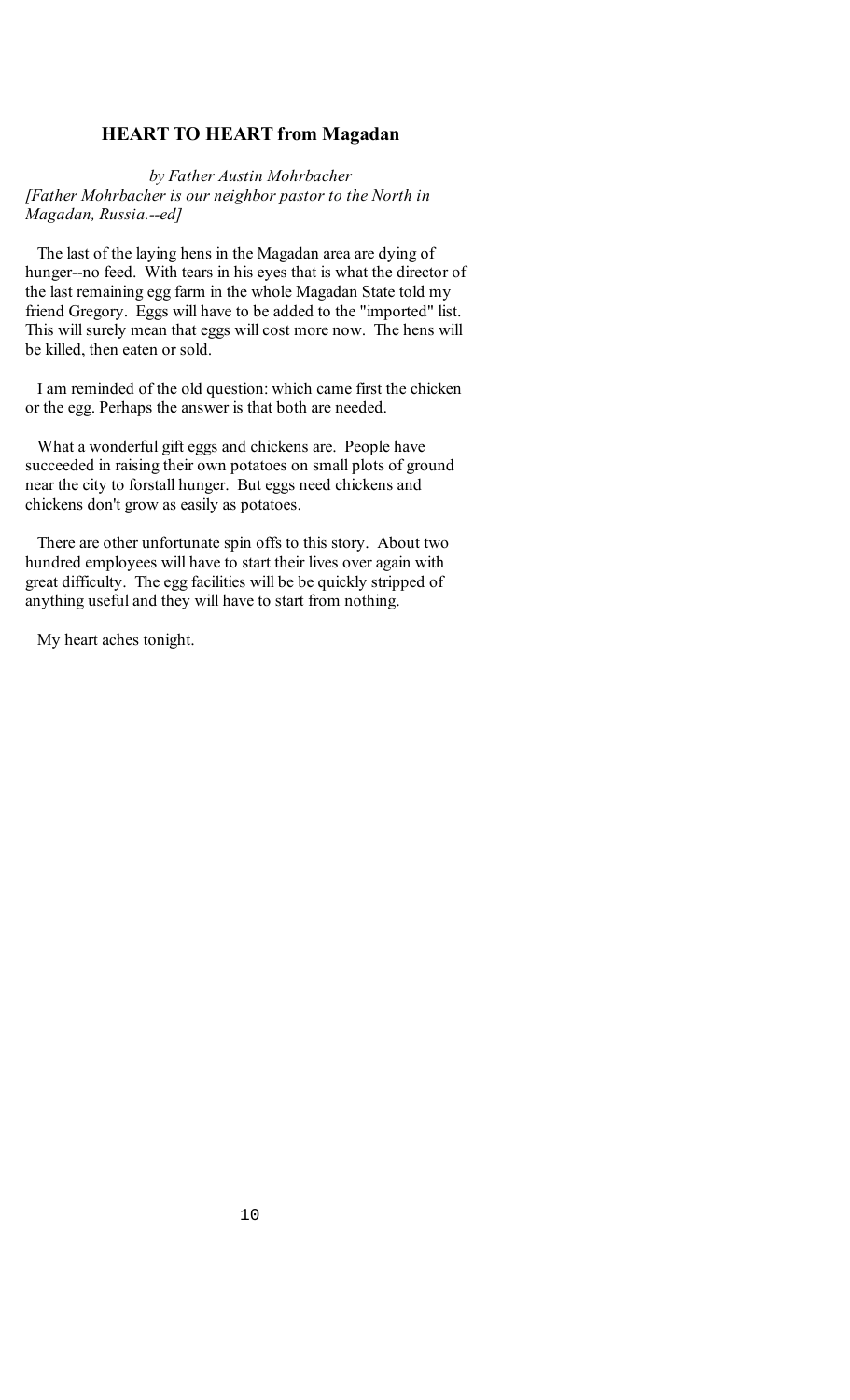## Russian Facts and Figures

#### *by Rev Daniel Maurer, C.J.D.*

 After living in Russia for two and a half years, it is difficult to remember just how little I knew about this country before I arrived. The Iron Curtain was tall and thick and very opaque. One example of my ignorance I do remember: as I set foot on Russian soil for the first time, in the city of Khabarovsk in February 1992, I could not have named even five Russian cities, and one that I thought was in Russia, Minsk, turned out to be in Belorus. I thought Vladivostok was is Siberia, but it turns out to be in the Russian Far East, a very different region.

 Perhaps *Sunrise* readers are like me, and know even less than you think about Russia and Russians.

Did you know...?

• Russia is more than twice the size of the entire U.S.A. (including Alaska), and spans 11 time zones.

• Russia has some of the largest reserves of natural resources of any country in the world, including: oil, coal, natural gas, bauxite, copper, iron, potassium, magnesium, timber, fur and game animals, fish, and perhaps gold and diamonds and other precious and semi-precious gem stones.

· Our Catholic Apostolic Administration (future diocese) of Novosibirsk is geographically the largest in the world, well over twice the size of the 48 contiguous states of the U.S.A. (which have 193 dioceses). It spans 9 time zones compared to 4 in the 48 states.

• The boundaries of our parish of the Most Holy Mother of God in Vladivostok extend to the Primorya State boarders, an area of more than 66,000 square miles, comparable in size to the State of Washington (20th largest in the U.S.A.) Within that area, the only other parish is our parish of St John the Evangelist in Bolshoy Kamyen. Its territory is roughly the same size as the State of Massachusetts which has 774 parishes.

• Our parish of the Holy Transfiguration in Khabarovsk is comprised of Khabarovsk State and the Jewish Autonomous Region, a total of 341,000 square miles, or slightly bigger than Texas and Oklahoma together, which have 16 dioceses with 1475 parishes and missions.

 \$ Our new parish of Holy Transfiguration in the city of Blagoveschensk serves all of Amur State, 141,500 sq. mi., bigger than New Mexico.

• In all, we are the only Catholic priests in a radius of 1500 miles on the Russian mainland, and the combined areas of our parishes, 544,000 sq. mi., is larger than all of New England, New York, Pennsylvania and the Midwest put together. Our closest neighbor priest serving on Russian soil is the Korean pastor of St James Parish on Sakhalin Island, about 800 miles away.

11 Statistics have their use, even if the distances seem mind numbing. But our readers are probably more interested to know how the Russian people live. This is a dangerous area to venture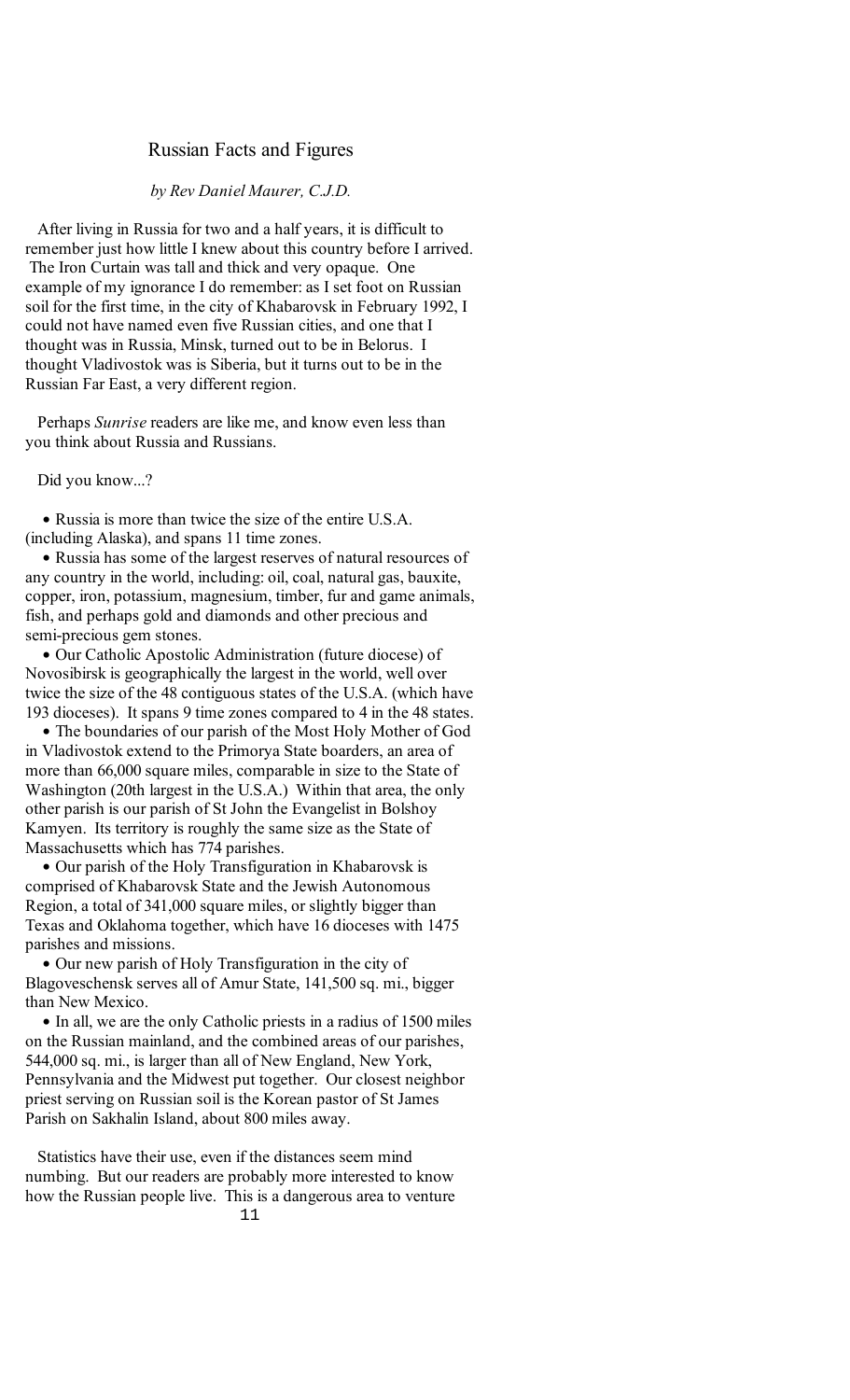into because life in Russia is so different from life in America that it is hard even to describe the differences. If I said it was like living on another planet, that would not be too much of an exaggeration.

 One major difference is living space. Under the communist system which still determines how the vast majority of people live, the maximum amount of square feet per person was legislated as 85 square feet (like a room 10 ft by 8.5 ft) and strictly enforced, but legal sanctions rarely needed to be applied because apartment construction was always behind schedule, so everyone always had less space than the maximum allowance. Apartments were allotted either by the government housing office or through the company where a member of the family worked, which under the communist system was also a government enterprise, so the whole country is like one big housing project. In Vladivostok there are three general types of housing accommodations:

 1. single family, duplex or quadruplex homes. These are usually old, not having been part of the centralized housing plan for many years. Made of wood (usually unpainted) or stucco, they have no running water and no central heat. They are heated from one stove in the kitchen of each unit which burns wood or coal. In the summer, some homes can hook a cold water line up to an outside main, but there is never any hot running water. The toilet is in an outhouse in the back yard. Though by no means comprising a large percentage of the housing stock, these structures are numerous even in the center of the city and predominant in suburban areas. It is a strange sight for an American to see rundown shacks with outhouses right in the center of a large urban area.

 2. Communal apartments: These are medium size buildings where two or more families share an apartment with one kitchen and one bathroom, but have their own bedroom/living rooms. I have only been inside one of these apartments, and that was to mediate a fight between the two families that lived there. Such housing is common in Vladivostok, but very much not preferred. They want a place of there own where they don't have to live together with strangers. The standard joke is that in the communal kitchen one housewife washes her mop rag in the soup of the other housewife when she is not looking.

 3. Tower block apartments: This is the only kind of housing that has been constructed in Vladivostok during the last 30 years at least. Buildings are from 5 to 12 stories high and from two to 20 stairwells wide. On each floor of each stairwell are four apartments consisting of from one to four rooms each. The number of rooms usually does not include the kitchen or bathroom, so a one room apartment would have one living-bedroom, a kitchen, a bathroom and an entrance corridor. This numbering system has given rise to the common expression, "less-than-one-room apartment", which is what we mean by an efficiency apartment where the kitchen and main room are together. The first time I heard an acquaintance say that she had a less-than-one-room apartment, I asked her why it was less than one room, did one or her walls fall down?

In Vladivostok, many thousands of apartment units, making up a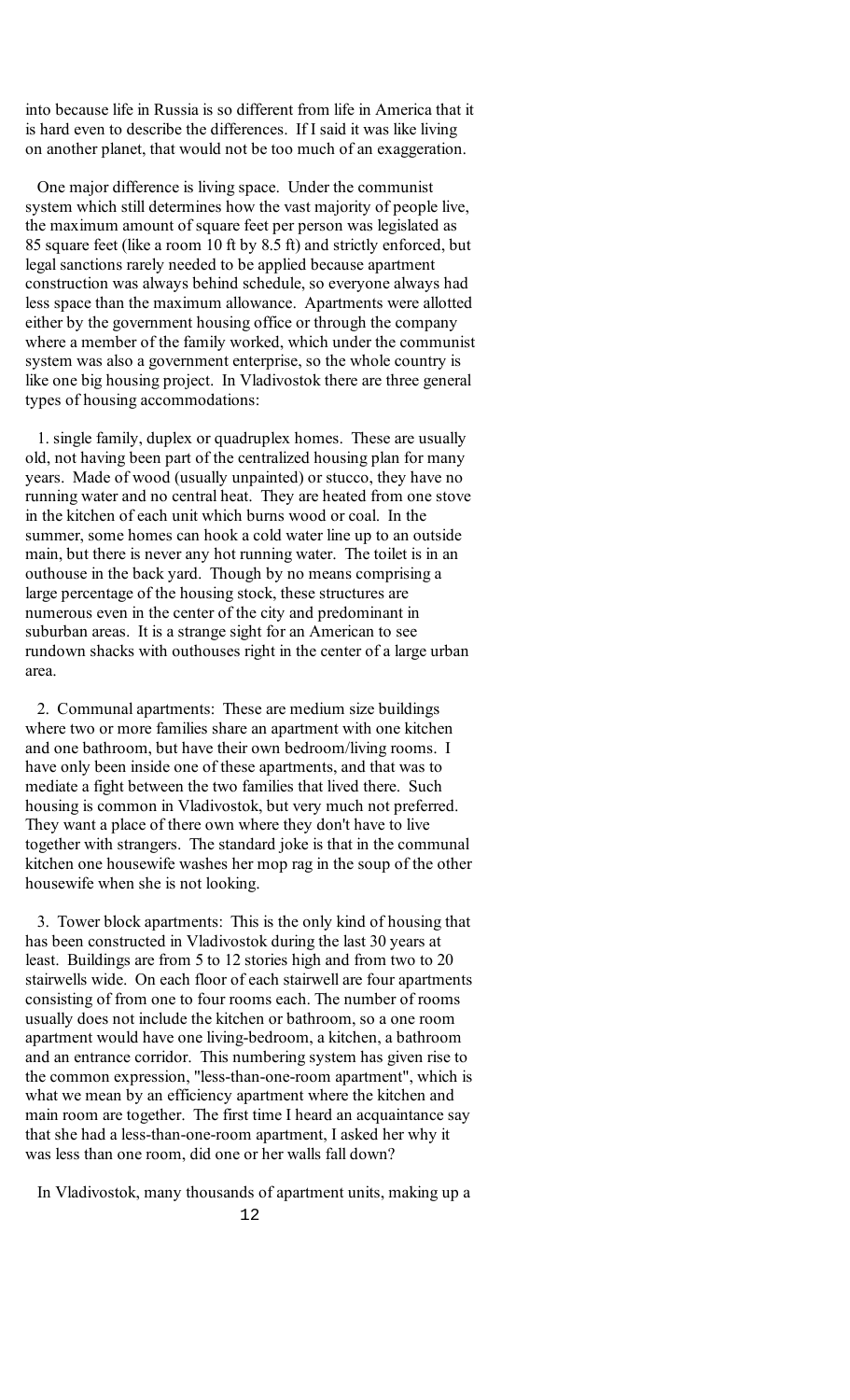sizable percentage of the total, are these less-than-one-room apartments. They are called hostels and are grouped together in large buildings with long, narrow dingy garbage-strewn interior hallways. Many of them house single people, but families also live there, as many as five people to a room.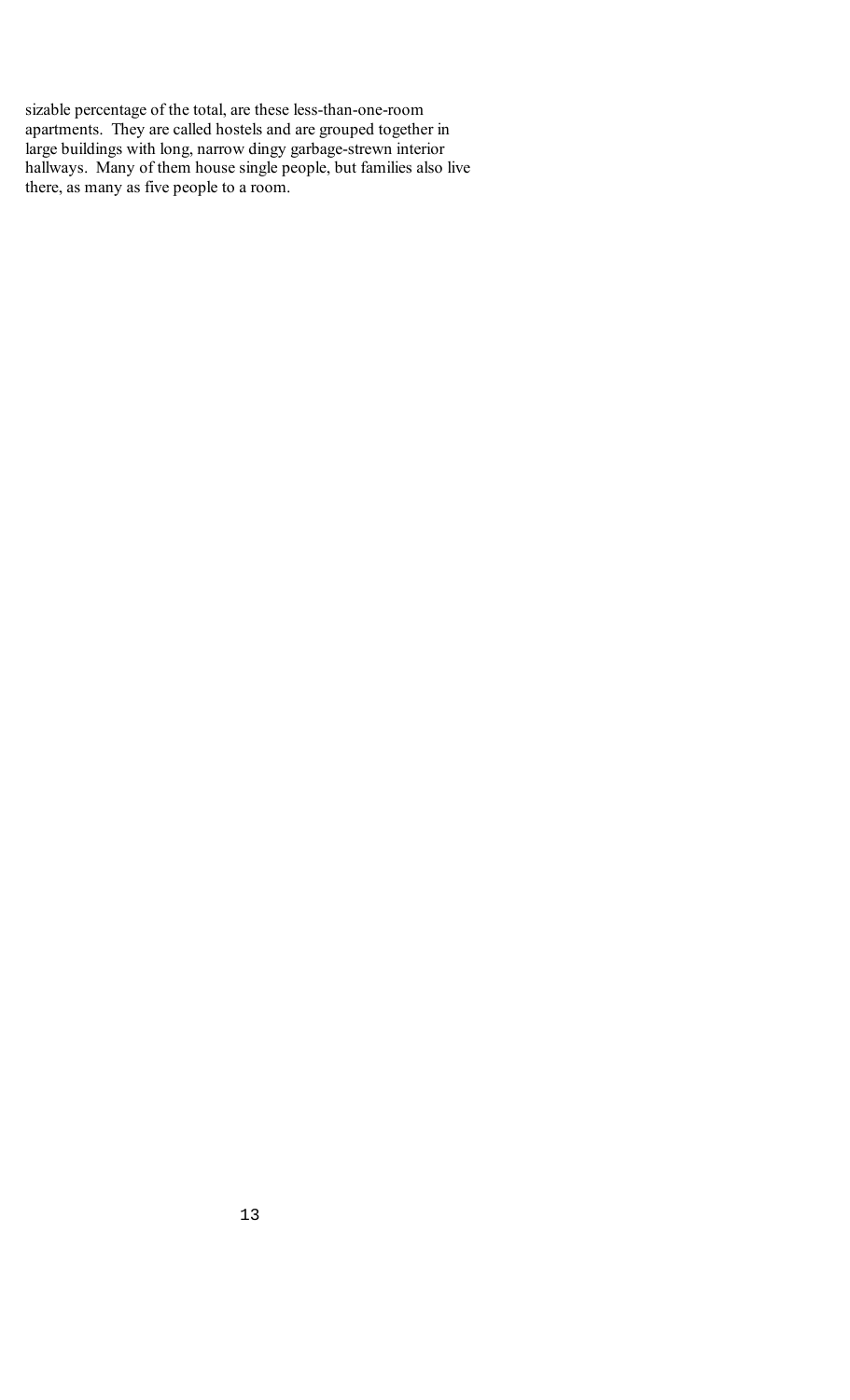# From the Editor

## *by Rev Myron Effing, C.J.D.*

 Once again we are trapped in the web that time built. I had hoped to finish this newsletter before leaving America last week, but there wasn't time. Then I hoped to finish it before leaving Vladivostok for points north, but there wasn't time. Now I have little hope to get this newsletter to America and get it printed and sent to you, dear reader, before Christmas--It is December 1, and I am sitting in Blagoveschensk in the office of a parishioner marooned by lack of jet fuel. I went from shirt sleeves and sunshine in Fort Worth, Texas, to subzero temperatures here in the Amursky Oblast. So my Christmas greetings probably won't reach you on time once again this year!

 This year something new: Fr Janez Mihelcic, S.J., who teaches the Russian language at Sophia University in Tokyo, will come to Russia to take care of my parishes in Khabarovsk and Blagoveschensk for Christmas. There will be Mass on Christmas day itself, rather than half a week later. That should give me the chance for the first time to visit my parishes in Nicolaevsk-na-Amure and Nakhodka. (If there were three of me, and if I were twenty years younger, I'd get a lot more done.)

Meanwhile, Merry Christmas and Happy New Year from all of us in Russia to all our friends in America and Europe.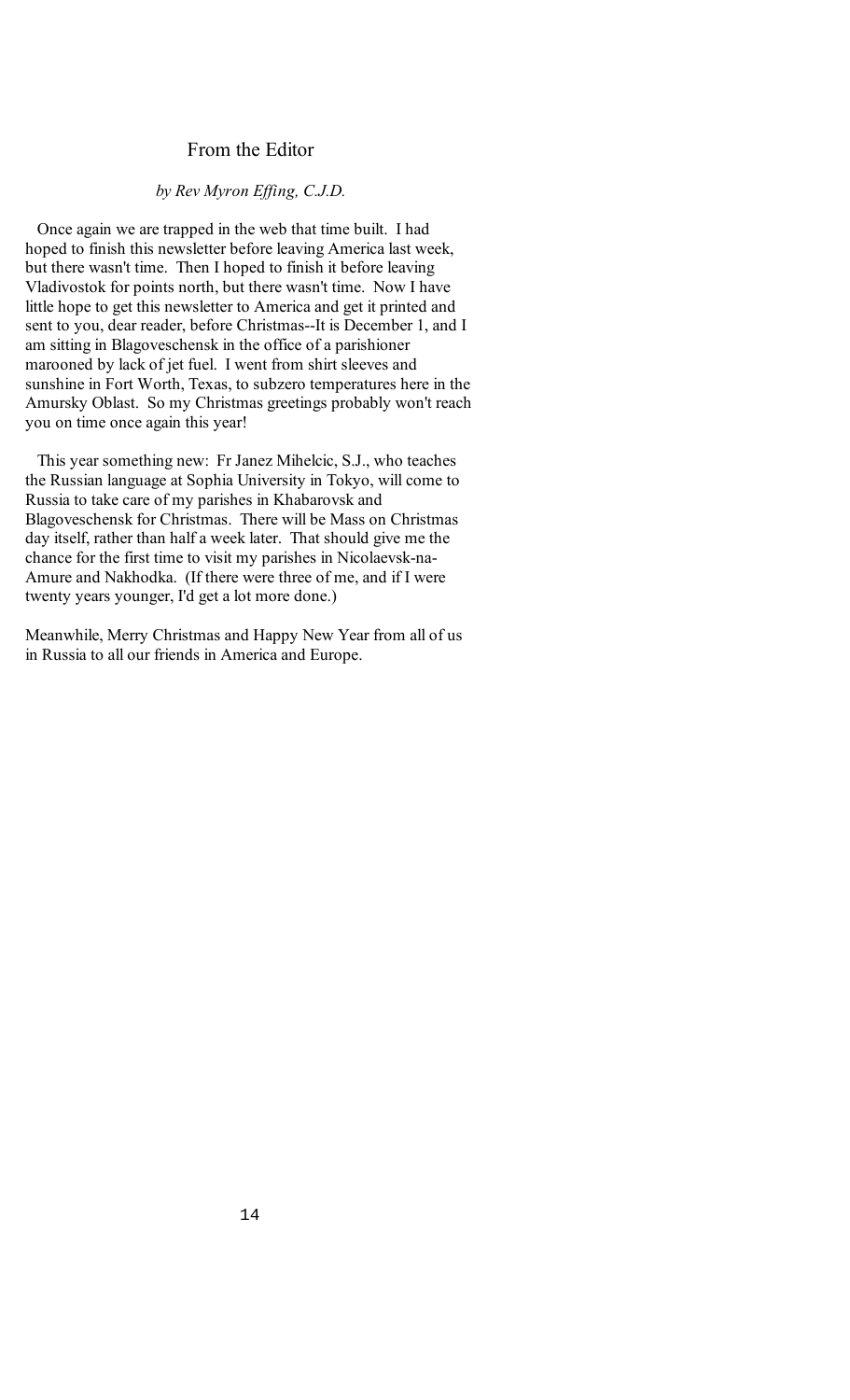*Thanks to St Clement's Parish in Dearborn Michigan, Mainstreet Vladivostok has its first Nativity Scene this Christmas! St Clement's sent us a large, beautiful set of figures for an indoor nativity scene. GUM Department Store agreed to use a large showcase window for the scene right in downtown Vladivostok. It makes a beautiful "first" for our city (and maybe for all of Asian Russia!) It is a hit already, with many people stopping to see and to wonder. It will remain in place for our Christmas and Orthodox Christmas: January 7.*